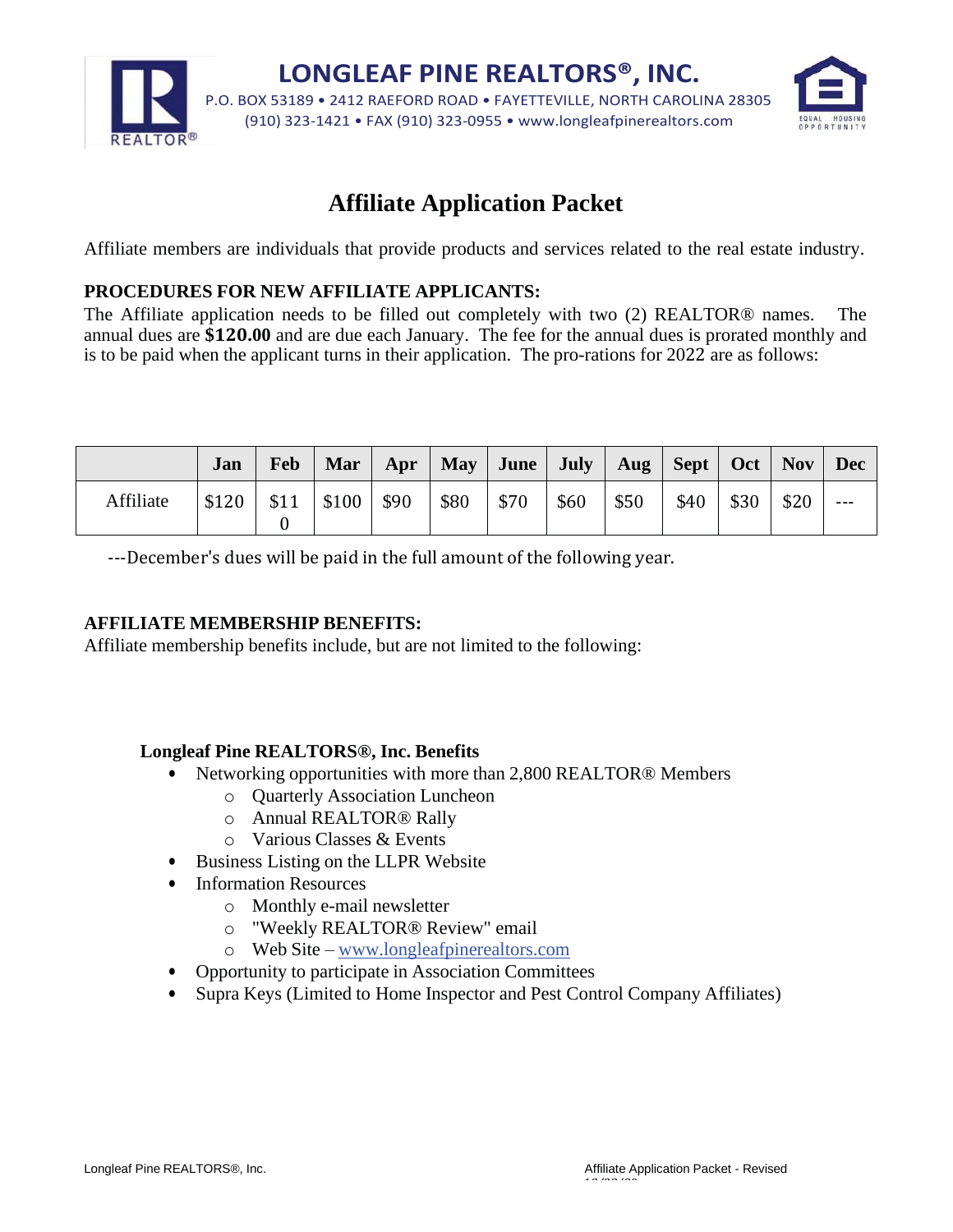

**LONGLEAF PINE REALTORS®, INC.** P.O. BOX 53189 • 2412 RAEFORD ROAD • FAYETTEVILLE, NORTH CAROLINA 28305 (910) 323-1421 • FAX (910) 323-0955 • [www.longleafpinerealtors.com](http://www.longleafpinerealtors.com/)





To serve you more effectively, please call the Association office at (910) 323-1421 to schedule an appointment to get your Supra KEY. Please note that your appointment will take about 30 minutes.

#### **eKEY:**

Using eKEY software turns your smartphone into a lockbox key. You may use your BlackBerry, iPhone, or Android powered phone. The eKEY fee is billed around the 23rd of each month by debit or credit card only. The Activation Fee must be paid for during your initial setup appointment.

| <b>Start Date</b> | <b>End Date</b> | <b>Service Type</b> | <b>Monthly</b><br><b>Service Fee</b> | <b>Activation</b><br>Fee |
|-------------------|-----------------|---------------------|--------------------------------------|--------------------------|
| 06/21/21          | 06/21/22        | Basic               | 18.44                                | 50.00                    |
| 06/21/21          | 06/21/22        | Professional        | 28.88                                | 50.00                    |

### **KEYBOXES:**

You may purchase a Supra BT iBox from the Association for \$110.00.